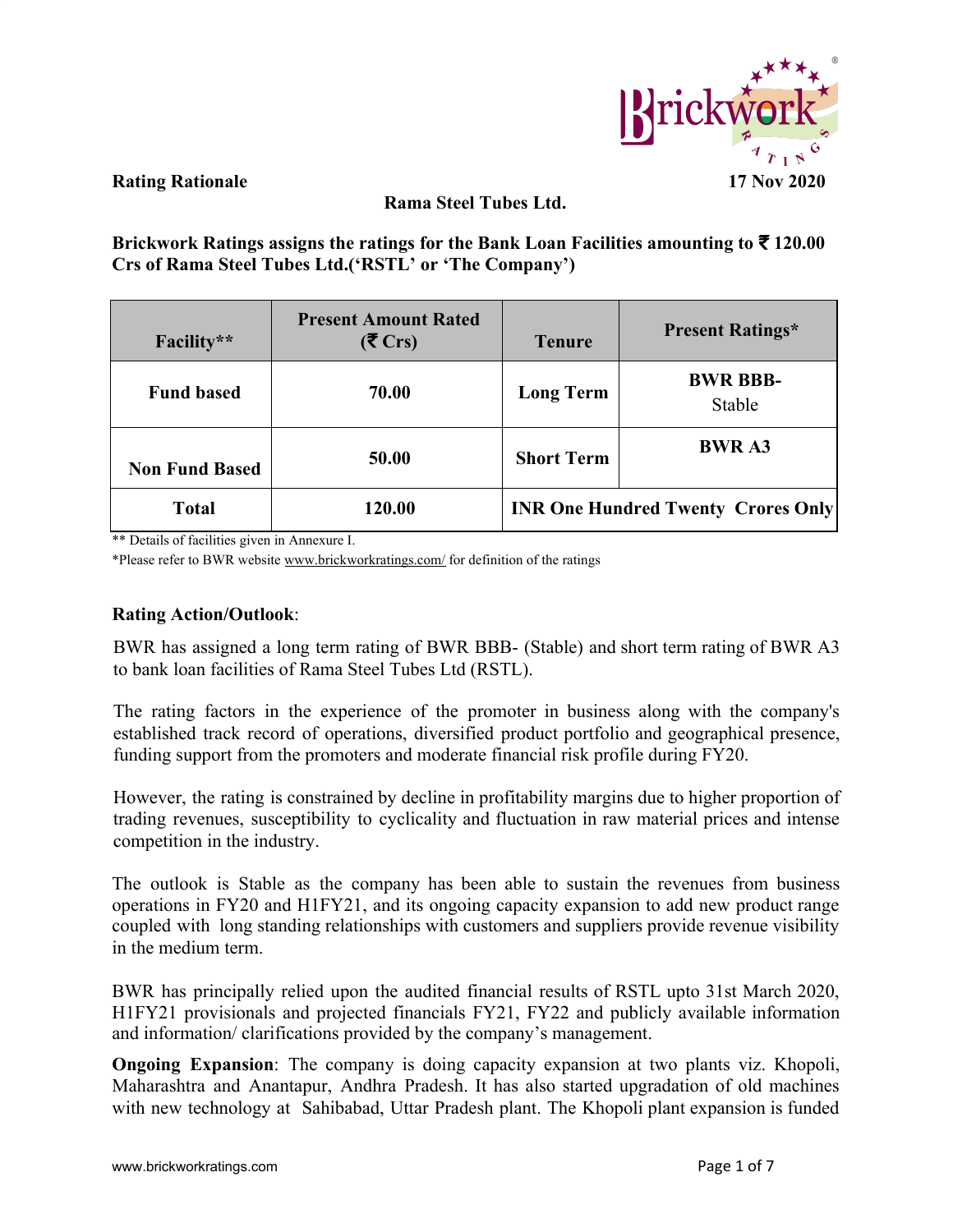

through the term loan of  $\bar{\tau}$  10 Crs from Canara bank and internal accruals. For other plants expansion/upgradation is done through internal accruals. As a result of said expansion plan Khopoli, Maharashtra plant capacity will increase from 72,000 Metric tonne per annum (MTPA) to 1,32,000 MTPA and Anantapur, Andhra Pradesh plant capacity will increase from 36,000 MTPA to 72,000 MTPA. These capacity expansions/upgradation are currently under implementation and are expected to be completed by December 2020. The total capacity will increase from 1,68,000 MTPA to 2,64,000 MTPA leading to efficiencies from larger scale of operations. BWR notes that RSTL is undertaking expansion capex despite low current capacity utilisation (average utilisation in FY20:42.53%), to be able to manufacture products of different dimensions and specifications.

## **Credit Strengths**

- **Established track record of operations and experienced management:** The promoters of the company have an extensive experience of more than three decades in the steel tubes manufacturing. RSTL has a long track record of operations and extensive experience of the promoters provide the requisite technical expertise and established relationships with various stakeholders for its business. Further they are assisted by a team of experienced professionals.
- **Funding support from promoters:** RSTL also benefits from continuous funding support provided by the promoters by way of unsecured loans of INR 3.21 Crs in Sep 2020 to meet the working capital requirements and capacity expansion plans.
- **Diversified portfolio and geographical presence**: The company manufactures and sells black pipes and tubes, galvanised pipes and tubes and poles. The products manufactured by the company find end use in real estate, defence, telecom, irrigation and infrastructure. The company has an established network of authorized dealers spread over North, South and West India. Also, the company is exporting its products to countries like Dubai, Ethiopia,Kenya, Ghana, Germany and UK. The company caters to a wide range of industries such as infrastructure, irrigation and real estate among others.
- **Moderate financial risk profile:** Financial risk profile is moderate reflected by moderate scale of operations, comfortable networth and adequate gearing and debt protection metrics. Gearing (analysed) improved to 0.89x in FY20 from 0.92x in FY19. Debt coverage indicators (interest service coverage ratio and debt service coverage ratio) were adequate in FY20 which stood at 1.19x and 1.07x respectively in FY20. Tangible networth (analysed) stood at ₹ 90.73 Crs in FY20.

## **Credit Weaknesses**

● **Decline in revenue and profitability margins**: Total operating income (TOI) declined by ~29.96% to ₹ 353.23 Crs in FY20 from ₹ 504.33 Crs in FY19 mainly due to Covid 19 impact which was seen in early January 2020, fluctuations in raw material prices in FY20 and production was halted in Mumbai plant. In H1FY21 it achieved a TOI of  $\bar{\tau}$ 177.35 Crs with a PAT of  $\bar{\tau}$  1.53 Crs. Operating profit margins declined to 3.24% in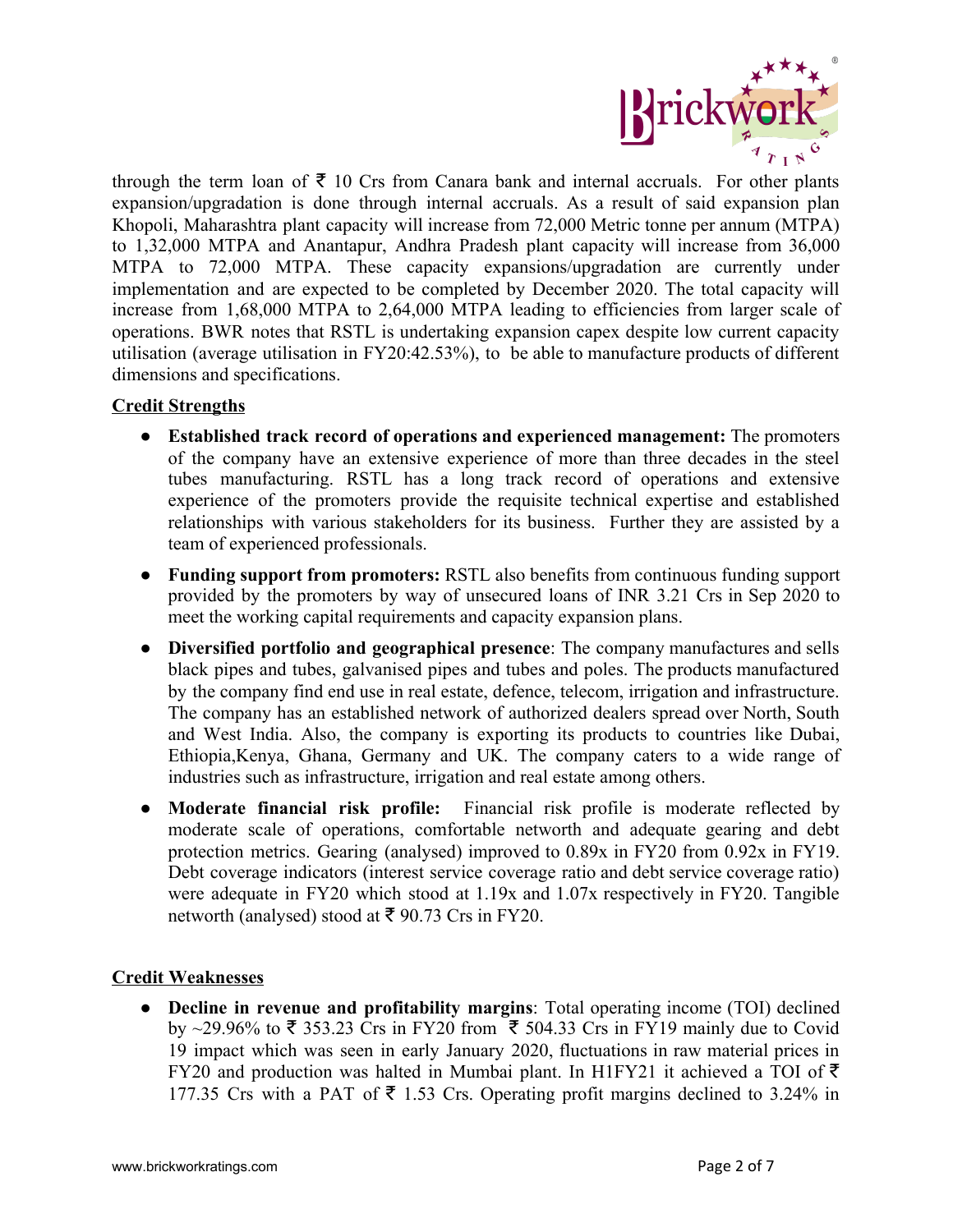

FY20 from 3.50% in FY19. PAT margins also declined to 0.33% in FY20 from 1.66% in FY19. However, in H1FY21 the operating margins and PAT margins improved to 3.92% and 0.86% respectively.

- **Susceptibility to cyclicality and fluctuation in raw material prices:** The profitability is vulnerable to fluctuations in the prices of raw materials as the latter constitutes ~80% of the company's operating expenses. Further the performance of the company is linked to the steel industry, with cyclical changes in demand and price volatility. The demand for steel products depends on the growth of primary end user segments such as infrastructure, irrigation and real estate. Any slowdown may in turn adversely affect the demand for steel products over the medium term.
- **Intense competition in the industry:** The steel industry is highly fragmented with the presence of both organized and unorganized players in the downstream segment providing similar products. Hence, the company faces competition from regional players leading to intense competition and pricing pressures, which in turn affect the profitability margins of the company. Nonetheless, RSTL has been able to mitigate this risk to an extent, benefitting from the established relationships with its customers and gradual adoption of latest technology.

## **Analytical Approach**

For arriving at its ratings, BWR has applied its rating methodology as detailed in the Rating Criteria detailed below.

BWR has analysed RSTL's credit profile by considering consolidated financial statements of the company owing to financial and operational linkages between the parent and subsidiaries and common management. The entities considered in the consolidated financial statements are RST International Trading FZE and Lepakshi Tubes Private Limited. They are wholly owned subsidiaries of RSTL and are into a similar line of business.

## **RATING SENSITIVITIES**

**Positive:** BWR may revise the ratings upward, in case of improvement in operating income, profitability margins and debt protection metrics and timely completion and start of ongoing capacity expansion.

**Negative:** BWR may revise the rating downward, in case substantial reduction in operating income, profitability margins and deterioration in debt protection metrics thereby impacting the credit profile of the company.

## **Liquidity Position (Adequate)**

Against the current portion of long term debt of  $\bar{\tau}$  3.42 Crs in FY21, the company projects to generate cash accruals of  $\overline{5}13.38$  Crs in FY21, thereby indicating a comfortable liquidity position for repayment of debt obligations. The average utilisation of working capital bank limits of the company stood around 80.50% during the last 12 months ending 31st Oct 2020.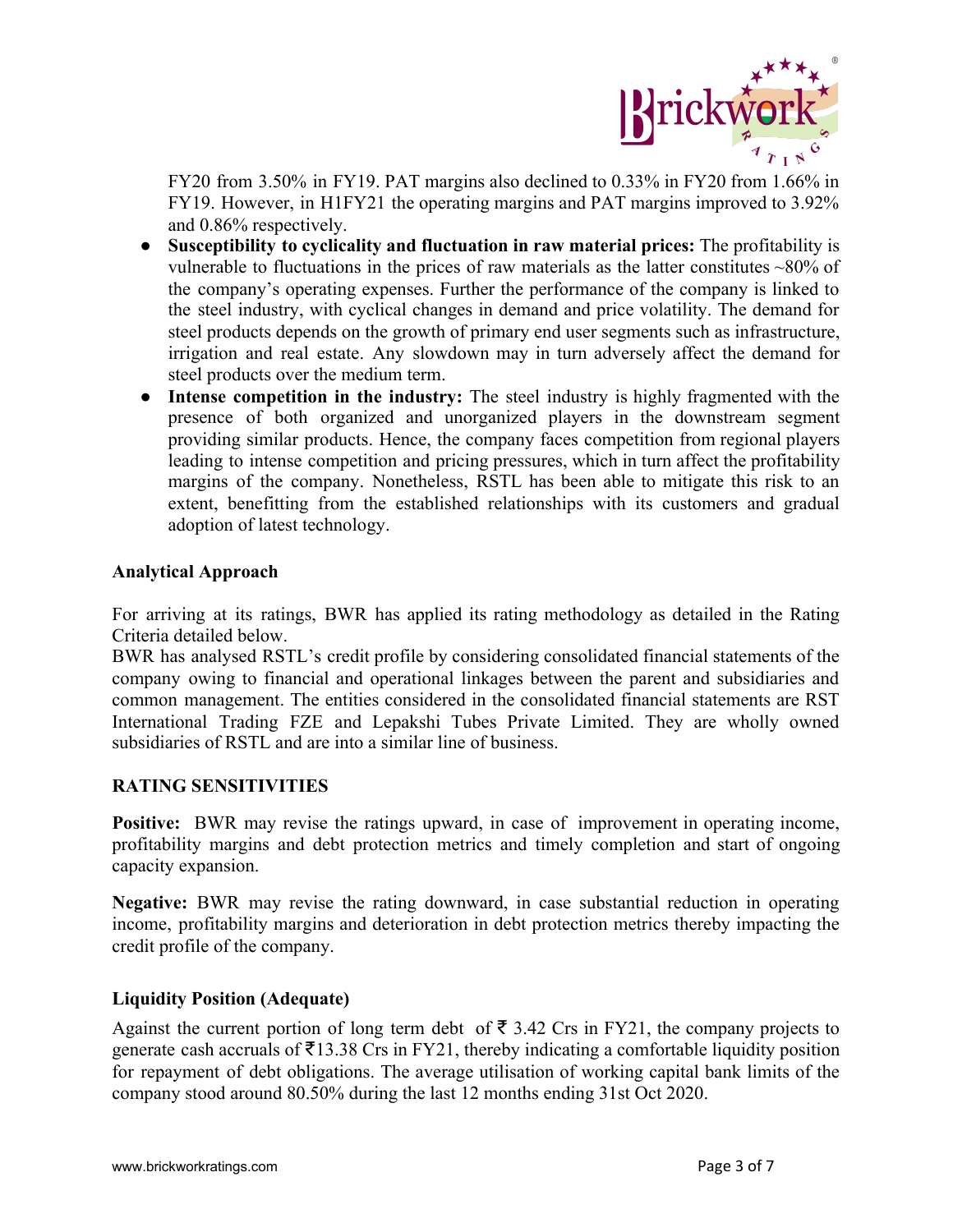

### **About RSTL:**

RSTL was incorporated in 1974 by late Shri. Harbans Lal Bansal and is currently managed by his son Mr. Naresh Kumar Bansal and grandson Mr. Richi Bansal. The company started its commercial operations in 1981 with an installed capacity of 10,000 metric tonnes per annum (MTPA) for the manufacturing of ERW steel tubes/ pipes in Sahibabad. The company has a total production capacity of 1,68,000 MTPA as on September 30, 2020. He is supported by other directors who have extensive experience in steel pipes business as well as a qualified and well experienced management team. It is engaged in manufacturing of Black Pipes and Tubes, Galvanised pipes and tubes and poles. It is also involved in trading of steel pipes through its subsidiary RST International Trading FZE. It has three manufacturing facilities at Sahibabad, UP with installed capacity of 60,000 MTPA, Khopoli, Maharashtra with installed capacity of 72,000 MTPA and Anantapur, Andhra Pradesh with installed capacity of 36,000 MTPA. The company products find application in various industries such as real estate, defence, telecom, irrigation and infrastructure. It is listed on BSE and NSE. The promoter group holds 61.77% equity stake in the company and remaining 38.23% is with the public.

| <b>Key Financials</b>         |              |                |                |  |  |  |
|-------------------------------|--------------|----------------|----------------|--|--|--|
|                               | <b>Units</b> | 31/Mar/2019    | 31/Mar/2020    |  |  |  |
| <b>Result Type</b>            |              | <b>Audited</b> | <b>Audited</b> |  |  |  |
| <b>Total Operating Income</b> | ₹ $Cr$       | 504.33         | 353.23         |  |  |  |
| <b>OPBDIT</b>                 | ₹ $Cr$       | 17.66          | 11.46          |  |  |  |
| <b>PAT</b>                    | ₹ $Cr$       | 8.37           | 1.16           |  |  |  |
| Tangible Net Worth            |              |                |                |  |  |  |
| (Analysed)                    | ₹ $Cr$       | 92.08          | 90.73          |  |  |  |
| Debt/TNW (Analysed)           | Times        | 0.92           | 0.89           |  |  |  |
| <b>Current Ratio</b>          | Times        | 1.61           | 1.34           |  |  |  |

#### **Key Financial Indicators (Consolidated)**

## **Key Covenants of the Instrument/Facility Rated:** Not Applicable

## **Status of non-cooperation with previous CRA (if applicable): Reason and comments:** NA

**Any other information: NA**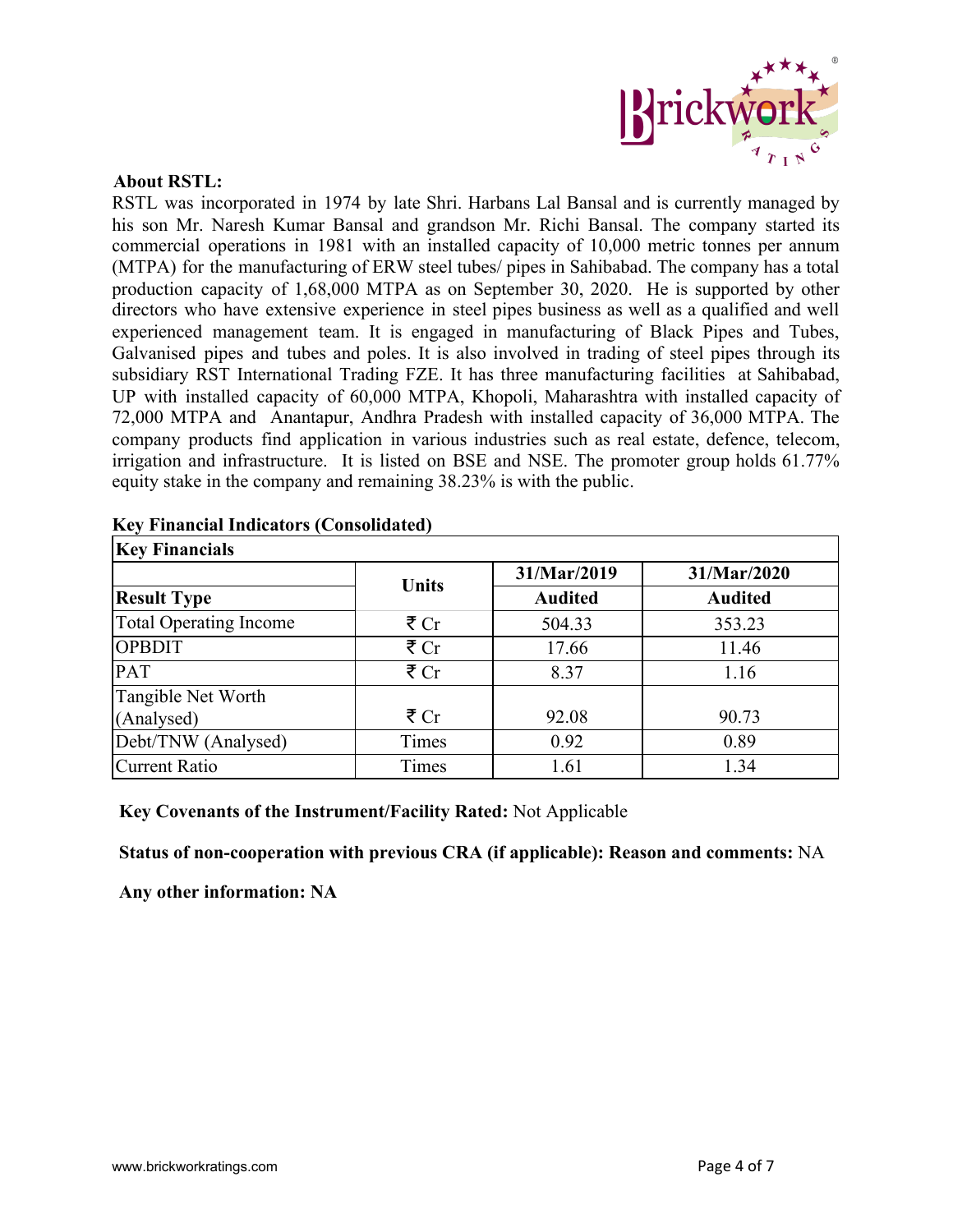

|       | Name of<br>Instrument | Current Rating (2020)       |                      |                    |                                      | <b>Rating History</b> |           |      |
|-------|-----------------------|-----------------------------|----------------------|--------------------|--------------------------------------|-----------------------|-----------|------|
| S.No  |                       | Type                        | Tenure               | Amount<br>(In Crs) | Rating                               | 2019                  | 2018      | 2017 |
|       |                       | Fund<br><b>Based</b>        | Long<br>Term         | 70.00              | <b>BWR</b><br>BBB-<br>Stable         | <b>NA</b>             | <b>NA</b> | NA   |
| 1     | <b>Bank Loan</b>      | Non<br>Fund<br><b>Based</b> | <b>Short</b><br>Term | 50.00              | <b>BWRA3</b>                         | <b>NA</b>             | <b>NA</b> | NA   |
| Total |                       |                             |                      | 120.00             | <b>INR One Hundred Twenty Crores</b> | Only                  |           |      |

# **Rating History for the last three years: (Including suspended/withdrawn ratings)**

## **COMPLEXITY LEVELS OF THE INSTRUMENTS**

For more information, visit [www.brickworkratings.com/download/ComplexityLevels.pdf](http://www.brickworkratings.com/download/ComplexityLevels.pdf)

## **Hyperlink/Reference to Applicable Criteria**

- **[General Criteria](http://www.brickworkratings.com/download/Criteria-GeneralCriteria.pdf)**
- **● [Approach to Financial Ratios](http://www.brickworkratings.com/download/Criteria-FinancialRatios.pdf)**
- **● [Rating Criteria Manufacturing Sector Entities](https://www.brickworkratings.com/download/Criteria_ManufacturingCompanies.pdf)**

| <b>Analytical Contacts</b>                                                                                    |                                                                                                       |  |  |  |  |
|---------------------------------------------------------------------------------------------------------------|-------------------------------------------------------------------------------------------------------|--|--|--|--|
| <b>Shivam Bhasin</b><br><b>Senior Rating Analyst</b><br>Board: +911123412232<br>shivam.b@brickworkratings.com | <b>Tanu Sharma</b><br>$Director - Ratings$<br>Board: +911123412232<br>Tanusharma@brickworkratings.com |  |  |  |  |
| 1-860-425-2742                                                                                                | media@brickworkratings.com                                                                            |  |  |  |  |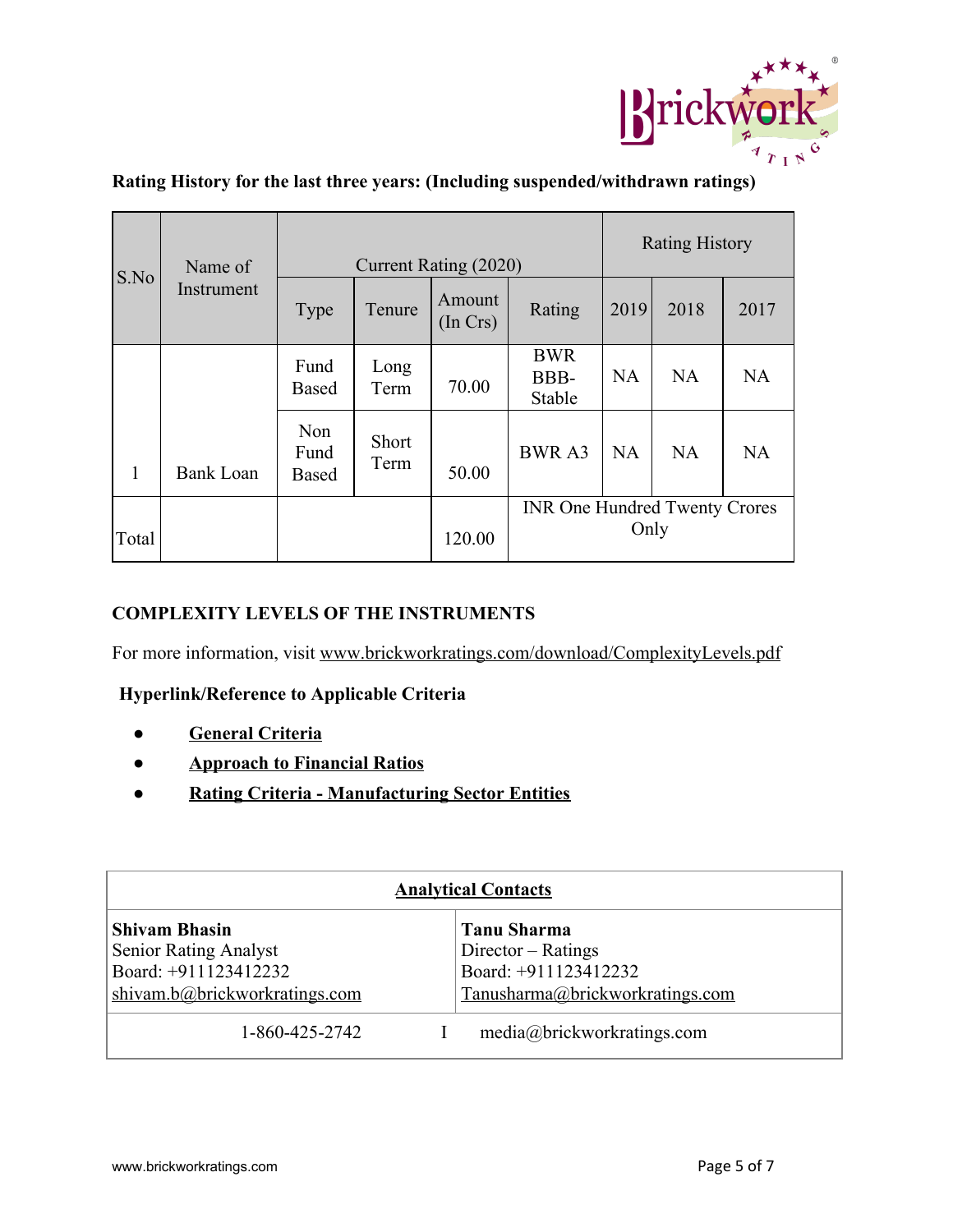

## **Rama Steel Tubes Ltd ANNEXURE I Details of Bank Facilities rated by BWR**

| <b>Sl. No.</b> | Name of the<br><b>Bank</b> | <b>Type of</b><br><b>Facilities</b> | <b>Long Term</b><br>(5C) | <b>Short</b><br><b>Term</b><br>(5C) | <b>Total</b><br>(5C) |
|----------------|----------------------------|-------------------------------------|--------------------------|-------------------------------------|----------------------|
| 1              | Canara Bank                | CC                                  | 15.00                    |                                     | 15.00                |
|                |                            | Term Loan                           | 10.00                    |                                     | 10.00                |
|                |                            | <b>ILC/FLC</b>                      |                          | 8.00                                | 8.00                 |
|                |                            | <b>BG</b>                           |                          | 7.00                                | 7.00                 |
| $\overline{2}$ | Axis Bank                  | CC                                  | 20.00                    |                                     | 20.00                |
|                |                            | <b>BG</b>                           |                          | 11.00                               | 11.00                |
|                |                            | <b>ILC/FLC</b>                      |                          | 14.00                               | 14.00                |
| 3              | <b>HDFC</b> Bank           | CC                                  | 25.00                    |                                     | 25.00                |
|                |                            | <b>BG</b>                           |                          | 10.00                               | 10.00                |
| <b>TOTAL</b>   |                            |                                     |                          |                                     | 120.00               |

**Total: INR One Hundred Twenty Crores Only**